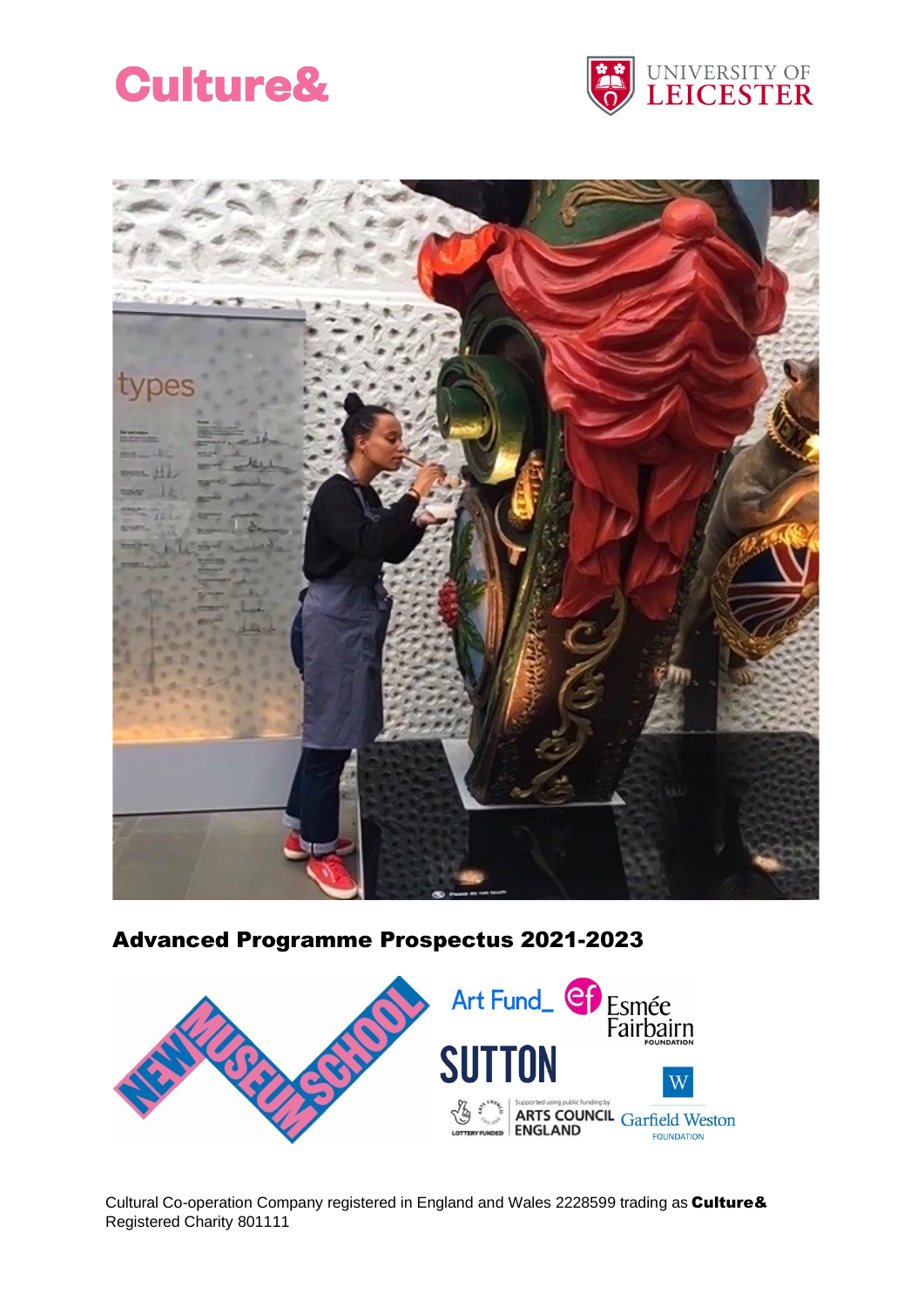## **Contents**

| <b>Introduction</b>                                                               | 3              |
|-----------------------------------------------------------------------------------|----------------|
| Who we are                                                                        | 4              |
| New Museum School Advanced Programme - Cultural Partners                          | 5              |
| New Museum School Advanced Programme - What's involved?                           | 5              |
| <b>Course descriptions</b>                                                        | 6              |
| Postgraduate Diploma/MA/MSc in Museum Studies                                     | $\overline{7}$ |
| Postgraduate Diploma/MA/MSc in Socially Engaged Practice in Museums and Galleries | 8              |
| <b>Core modules</b>                                                               | 11             |
| A step by step guide to your application                                          | 11             |
| <b>English Language Requirements</b>                                              | 12             |
| How to apply?                                                                     | 12             |
| <b>Application timeline</b>                                                       | 14             |
| Your contract with Culture&                                                       | 14             |
| Keeping you safe                                                                  | 14             |
| <b>Code of conduct</b>                                                            | 14             |
| <b>Evaluation</b>                                                                 | 14             |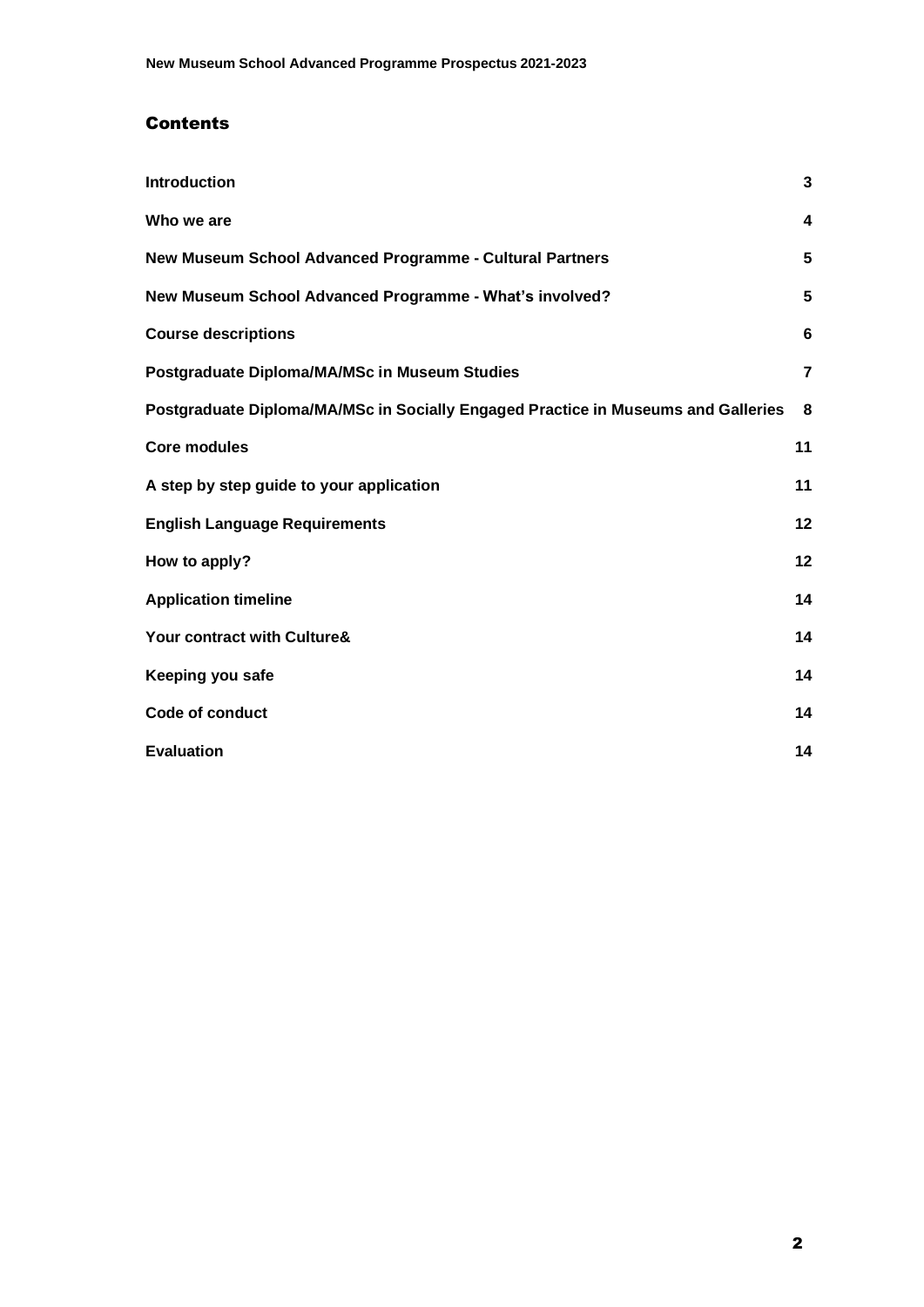#### Introduction

Culture&'s New Museum School provides a pipeline of fresh, diverse talent to the arts and heritage sector. Over the past 7 years, New Museum School has provided accessible and flexible training to 134 young people from diverse backgrounds with around 74% finding full-time employment in the sector within six months of graduating.

Whilst we are proud of this achievement, we realise that this is only the start of our commitment. Having supported these young professionals to gain entry level access to employment we followed them up to see how their careers were progressing. A survey conducted with them tells of their encounter with a 'glass ceiling' and the barriers that impede their career progression, experiences that reflect the findings of broader surveys into diversity in the museum workforce (Arts Council England 2019). When asked how New Museum School could continue to support their careers they asked for flexible professional development opportunities and specifically support in accessing postgraduate qualifications.

Partnering with the School of Museum Studies at the University of Leicester and with a group of cultural organisations committed to inclusive transformation, Culture& has now developed a new model - The New Museum School Advanced Programme - to take forward this work in response to the needs of our New Museum School alumni. The New Museum School Advanced Programme is funded by the Esmée Fairbairn Foundation, the Marstine Family Foundation, the University of Leicester and 15 cultural partners (see full list below) and will enable us to propel UK-based people from diverse backgrounds underrepresented in the sector and particularly those from Black, Asian and Minority Ethnic backgrounds and many of them New Museum School alumni, forward in their career development. We will launch this new training offer in September 2021, working closely with sector organisations and our academic partner, the University of Leicester.

We have secured two years' funding to support the New Museum School Advanced Programme which will enable us to make positive change in the career development of diverse arts and heritage leaders of the future. Our overall strategic aim is to enable the arts and heritage sector to support a more diverse range of arts professionals in achieving sustainable career progression and attaining leadership roles.

The New Museum School Advanced Programme will:

- nurture the brightest, most promising diverse talent for the arts and heritage workforce by supporting them to further develop their creative and critical skills and experience;
- allow professionals to continue full time employment within the arts and heritage sector whilst studying by providing access to distance, flexible and modular postgraduate qualifications;
- ensure an accessible recruitment process for learners with wide ranging backgrounds;
- expand the expert knowledge of diverse arts and heritage professionals across a range of disciplines from museum studies, arts management and curatorial studies and across key aspects of professional practice by providing easy access to short courses and summer schools;
- support participants to advance their careers;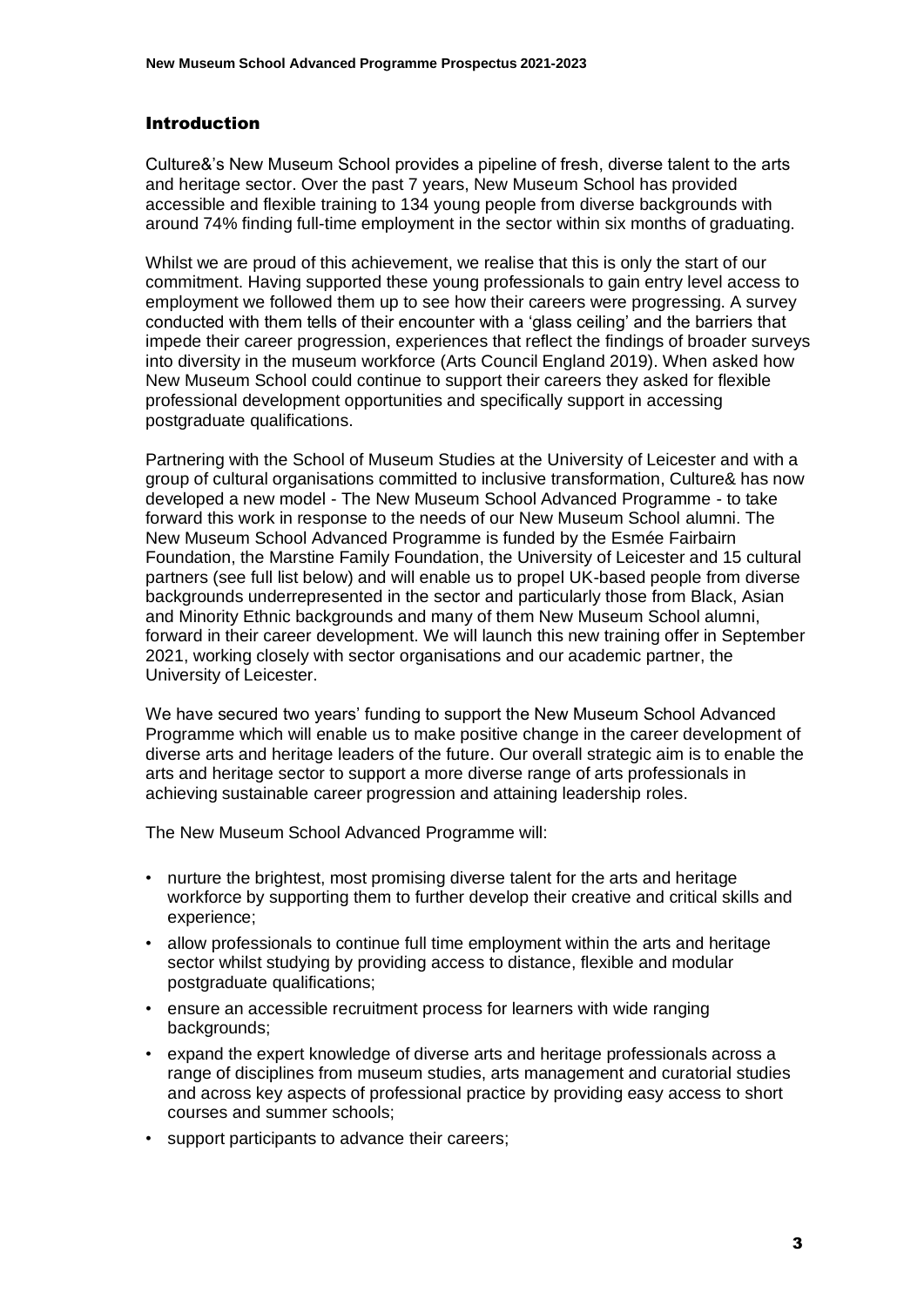- build a self-sustaining peer network by brokering one-to-one mentoring and networking opportunities that are matched to individuals' interests and career aspirations;
- increase professional accreditation for New Museum School alumni through opening routes to Associateship of the Museums Association;
- diversify the arts and heritage workforce;
- make real step changes in how heritage is interpreted and expand audiences by ensuring the perspectives of diverse professionals inform programmes that appeal to a wider cross section of our communities;
- change and improve the UK's arts and heritage organisations in terms of workforce recruitment and retention of staff from diverse backgrounds.



#### Who we are

**Culture&** is an independent arts and education charity based in London. Formerly known as Cultural Co-operation, we have been working for nearly 30 years, in partnership with arts and heritage institutions and artists to develop programmes that promote diversity in the workforce and with audiences. We aim to open up the arts and heritage workforce through our workforce training and aligned public programmes.

**University of Leicester's School of Museum Studies** is amongst the best in the world and has a strong international reputation for equipping practitioners with the skills, experience and knowledge to shape dynamic, socially relevant and inclusive museums. The School of Museum Studies offers: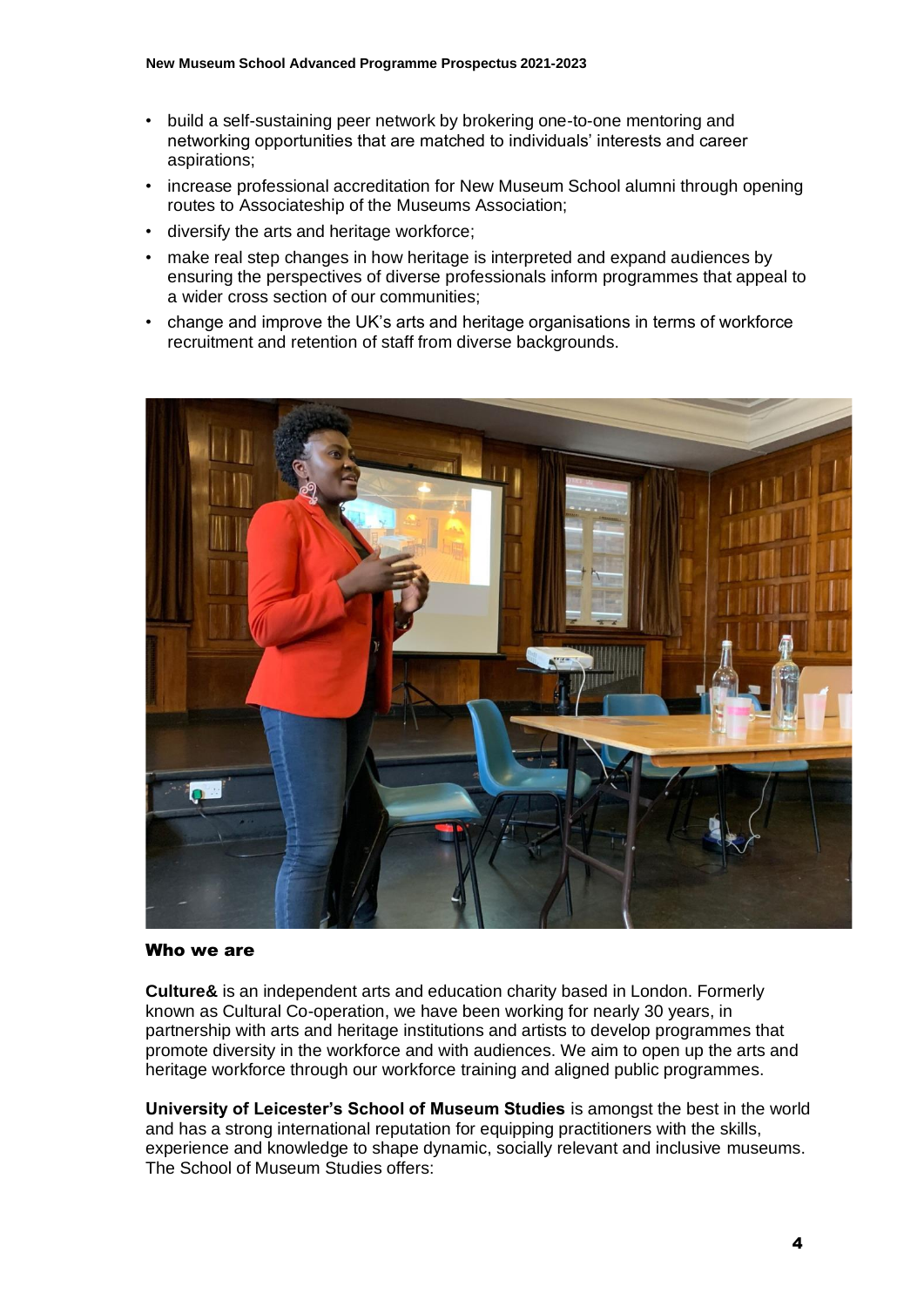- learning and development for culture professionals that engages with leading research and innovative thinking and practice in the sector;
- accessible modular pathways to achieve internationally recognised postgraduate qualifications;
- a long-standing and evidenced commitment to inclusion and a diverse student cohort both of which Culture& can augment through this partnership;
- a team that is committed to accessible and inclusive learning, supporting students with diverse learning needs and active in shaping curricula and resources that draw on a rich mix of practitioners and research-based perspectives;
- a team of experienced and connected academics already engaged in collaborative projects with existing Culture& partners;
- <span id="page-4-0"></span>• a deep and mutual understanding of the need for greater diversity in the UK museum workforce.

## New Museum School Advanced Programme Cultural Partners

A dynamic group of cultural partners partnered on the New Museum School Advanced Programme during its first year. They include:

- **• Bethlem [Museum](https://museumofthemind.org.uk/) of the Mind**
- **• [Birmingham](https://www.birminghammuseums.org.uk/) Museums**
- **• English [Heritage](https://www.english-heritage.org.uk/)**
- **• Guy's and St [Thomas'](https://gsttfoundation.org.uk/about-us/) Charity**
- **• Historic [Environment](https://www.historicenvironment.scot/) Scotland**
- **• London [Metropolitan](https://www.cityoflondon.gov.uk/things-to-do/history-and-heritage/london-metropolitan-archives) Archives**
- **• Manchester Museum (University of [Manchester\)](https://www.museum.manchester.ac.uk/)**
- **• Museum of Design and [Architecture](https://moda.mdx.ac.uk/) (MoDA), Middlesex University**
- **• Norfolk [Museums](https://www.museums.norfolk.gov.uk/) Service**
- **• [Pitt Rivers Museum](https://www.prm.ox.ac.uk/) (University of Oxford)**
- **• The [Foundling](https://foundlingmuseum.org.uk/) Museum**
- **• The [National](https://www.nationaltrust.org.uk/) Trust**
- **• Tyne and Wear Archives and [Museums](https://www.twmuseums.org.uk/)**
- **• University of [Cambridge](https://www.museums.cam.ac.uk/) Museums**
- <span id="page-4-1"></span>**• Wellcome [Collection](https://wellcomecollection.org/)**

#### New Museum School Advanced Programme - What's involved?

As part of the NMS Advanced Programme, you will combine postgraduate study with tailored mentoring and networking opportunities. At the core of the Advanced Programme sits the Postgraduate Diploma/MA/MSc in Museum Studies and the Postgraduate Diploma/MA/MSc in Socially Engaged Practice in Museums and Galleries, distance learning programmes that enable you to join a cohort of students and study around your work and family commitments. Demanding 19 hours a week of study time, you will work with a team of dedicated Tutors through a series of modules – see course descriptions and structure below – have the opportunity to attend the annual summer school and to work with one of our Advanced Programme cultural partners on your Project in Practice. In addition to support from Tutors in the School of Museum Studies, you will receive tailored mentoring and take part in an annual sharing of learning around inclusive transformation with our University and cultural partners.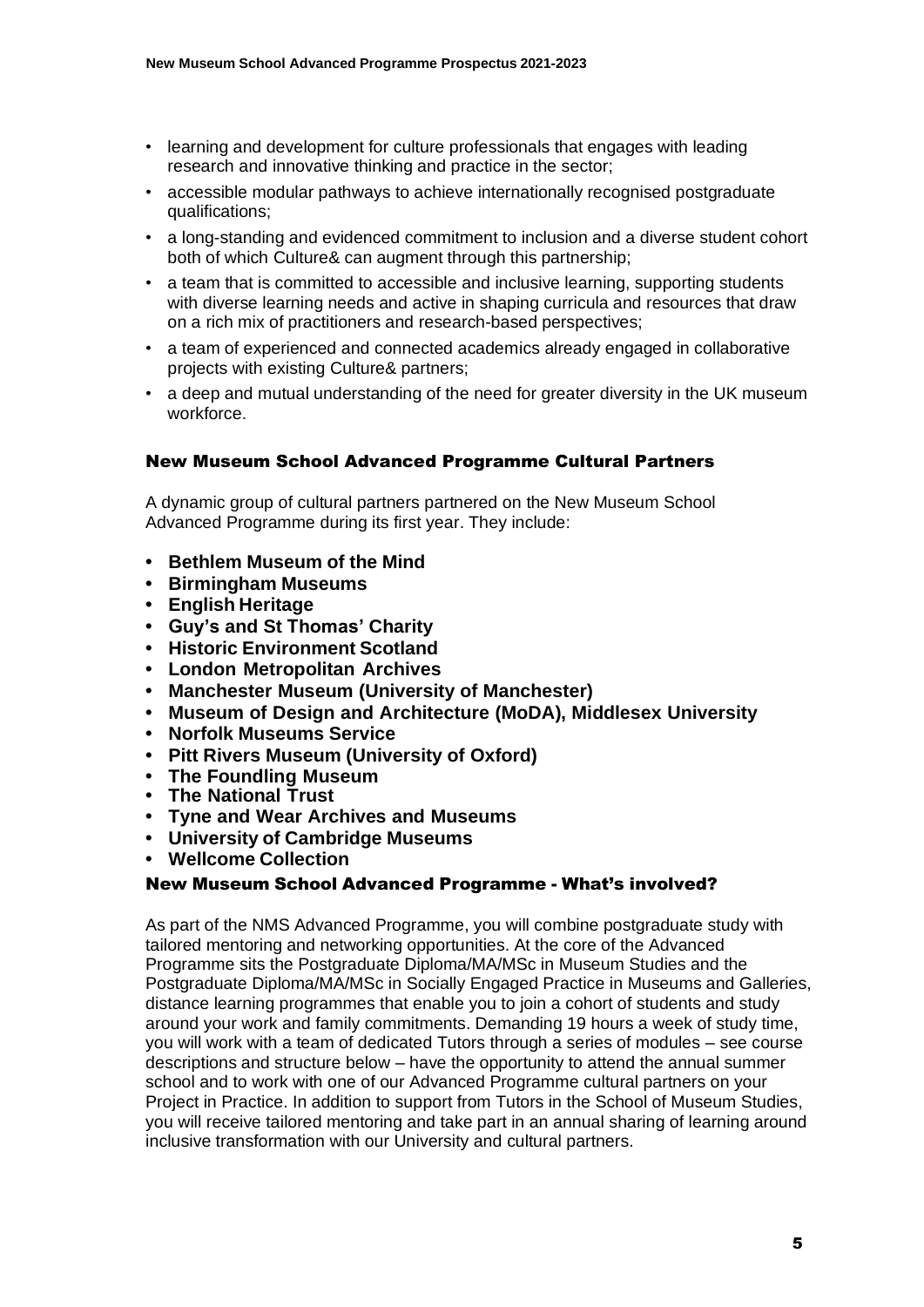#### <span id="page-5-0"></span>Course descriptions

The Postgraduate Diploma/MA/MSc in Museum Studies and the Postgraduate Diploma/MA/MSc in Socially Engaged Practice in Museums and Galleries will provide you with the practical and theoretical experience needed to become a creative and effective museum and gallery professional and to further advance your career in the sector. The course is delivered in a variety of ways, including online lectures, seminars and tutorials, and discussion activities. The programme is designed to fit around your existing commitments, and is sympathetically structured to allow you to break up the work into manageable chunks and focus on one assignment at a time.

By taking a distance learning course, you have the flexibility to fit studying around your existing work and family commitments. The distance learning course offers the same subject coverage and leads to the same qualification as our campus-based course. You will be taught by experts in the field, who have been involved in expanding the academic discipline of museum studies over many years and will be supported by a team of highly skilled Associate Tutors, all of whom are highly experienced museum and heritage professionals.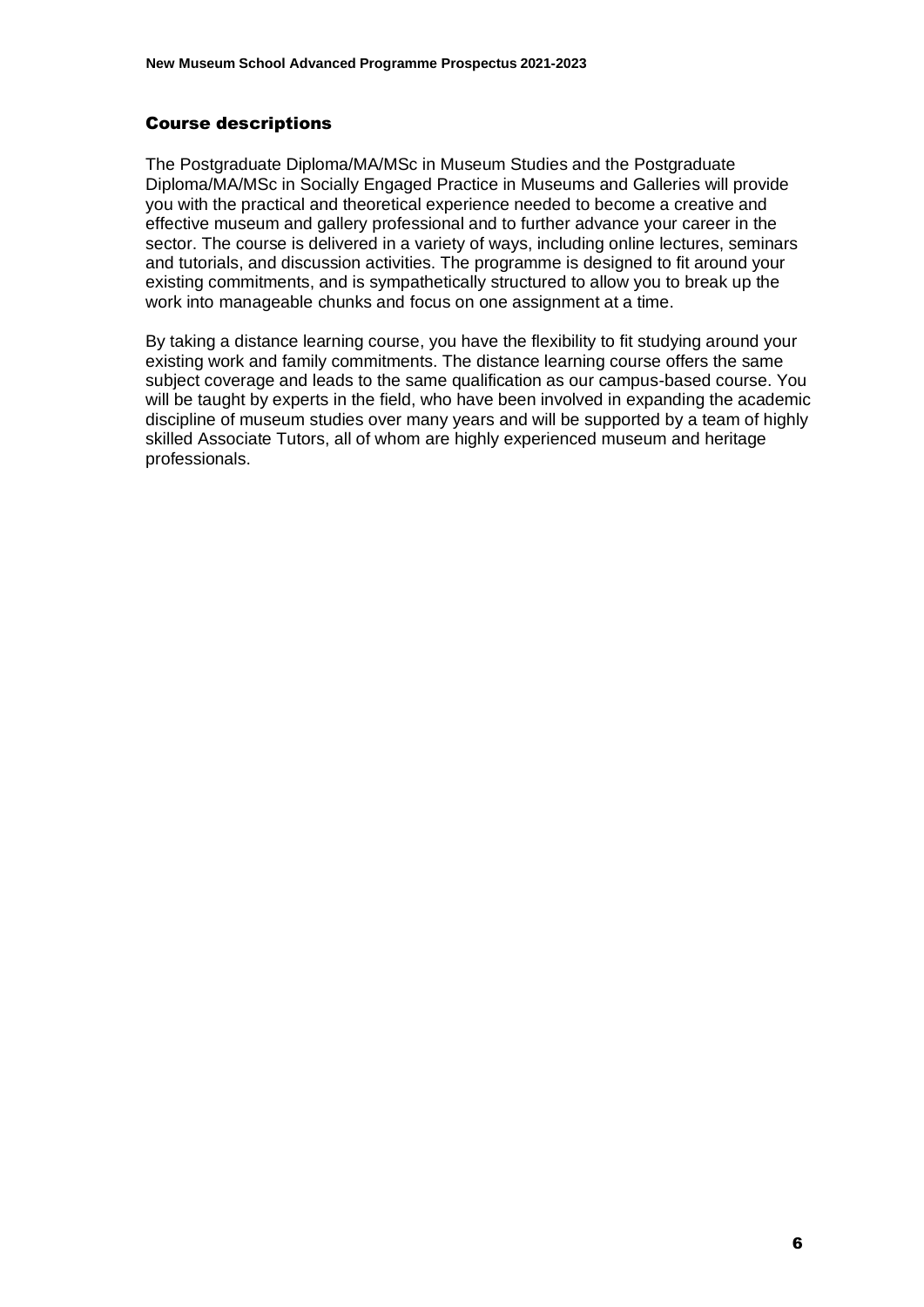

## <span id="page-6-0"></span>Postgraduate Diploma/MA/MSc in Museum Studies

The course will equip you with a thorough knowledge and critical understanding of current principles, practice, and contemporary debates in Museum Studies. Over the course you will explore areas such as:

- the social role of museums and art galleries
- activist practice in museums and galleries
- collections care and management
- exhibitions strategies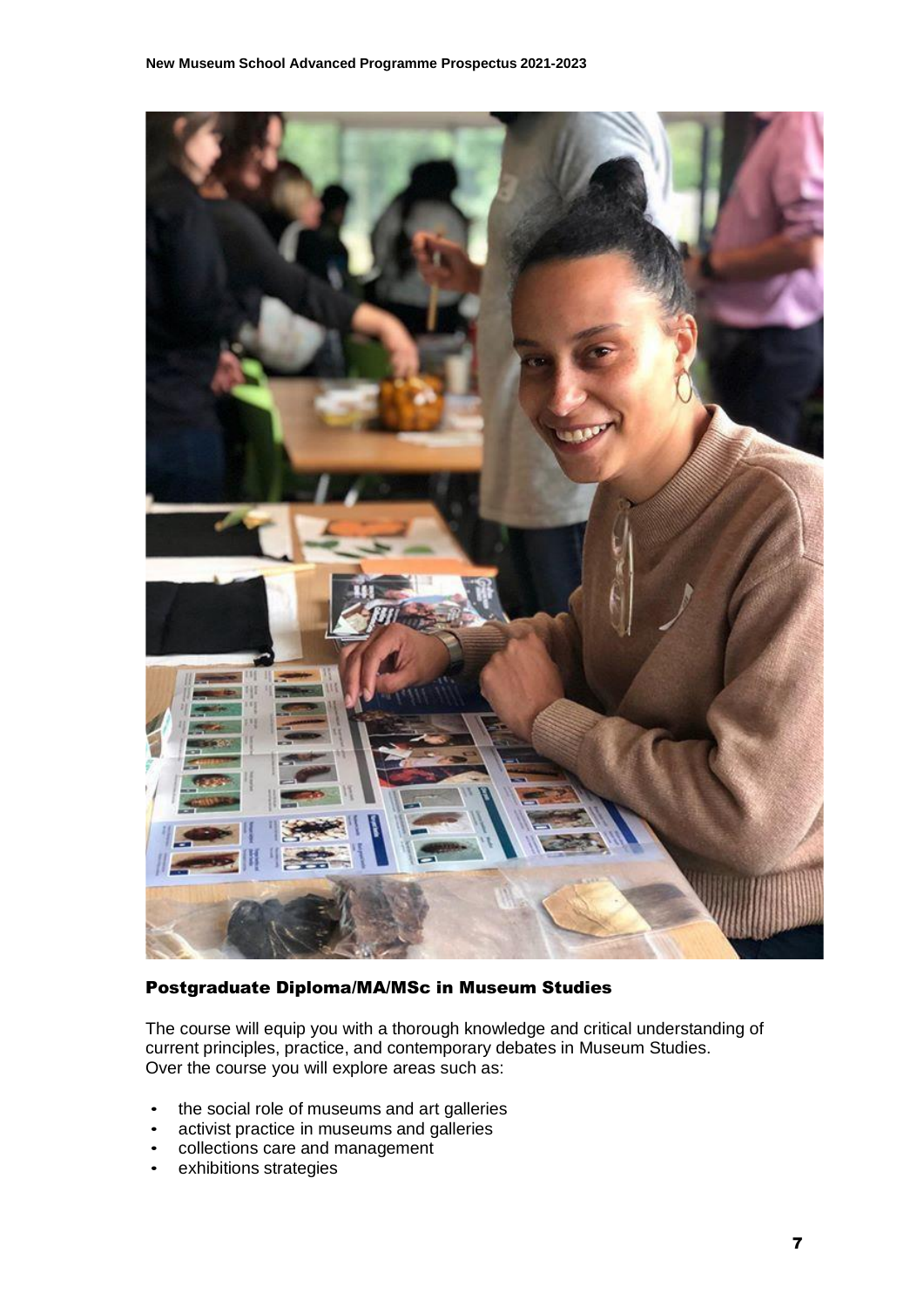- museum design
- museum ethics and interpretation

To complete the **Postgraduate Diploma**, you will take five core modules, followed by three option modules, giving you the opportunity to delve into your particular interests and to develop your expertise in the field of your choice.

Core modules:

- The Museum and Change
- **Designing for Creative Lives**
- Objects and Collections: Care, Management and Curation
- Engaging Audiences
- Project in Practice

Choose **three option modules** (subject to availability) from:

- Lifelong Learning
- Museums and the Natural Environment
- **Heritage**
- **Digital**
- Museums and Contemporary Issues

If you are taking the **MA** or **MSc**, you will also complete a **Research Project** on the topic of your choice. For many, it is the most exciting part of the course, as a selfdirected opportunity to contribute new ideas, new knowledge, or critique existing scholarship or practice at an advanced academic level. You might choose to write this up as a dissertation, but you could also consider writing a paper, a professional report, or perhaps even producing a film. If your Research project concerns a science collection or museum, or if the nature of your investigation is 'scientific', you can receive a Master of Science (MSc) degree instead of a Master of Arts (MA) degree.

<span id="page-7-0"></span>Modules shown represent choices available to current students. The range of modules available and the content of any individual module may change in future years. For a full description of each Module, learning hours and outcomes, please visit [https://le.ac.uk/courses/museum-studies-ma-msc-dl/2020.](https://le.ac.uk/courses/museum-studies-ma-msc-dl/2020)

## Postgraduate Diploma/MA/MSc in Socially Engaged Practice in Museums and Galleries

In the 21st century, leading museums, galleries and heritage practice began to make use of socially engaged approaches. This course will examine the role of museums and practitioners in shaping society's understandings of contemporary issues, upholding values of inclusivity and accessibility, and ensuring that museums benefit their communities. Choosing to study Socially Engaged Practice in Museums and Galleries will give you access to leading research and practice on the impact that museums and galleries can have on advocating for social justice and human rights, and how they might better explore and address the contemporary issues that face our societies.

This course is based on research that has been undertaken over the last 15 years by the Research Centre for Museums and Galleries (RCMG) at Leicester, and draws on broader global shifts in practice. It will introduce you to cutting-edge examples of socially-driven professional practice and challenge you to think deeply about the role of culture in society and the characteristics of socially purposeful museums and galleries.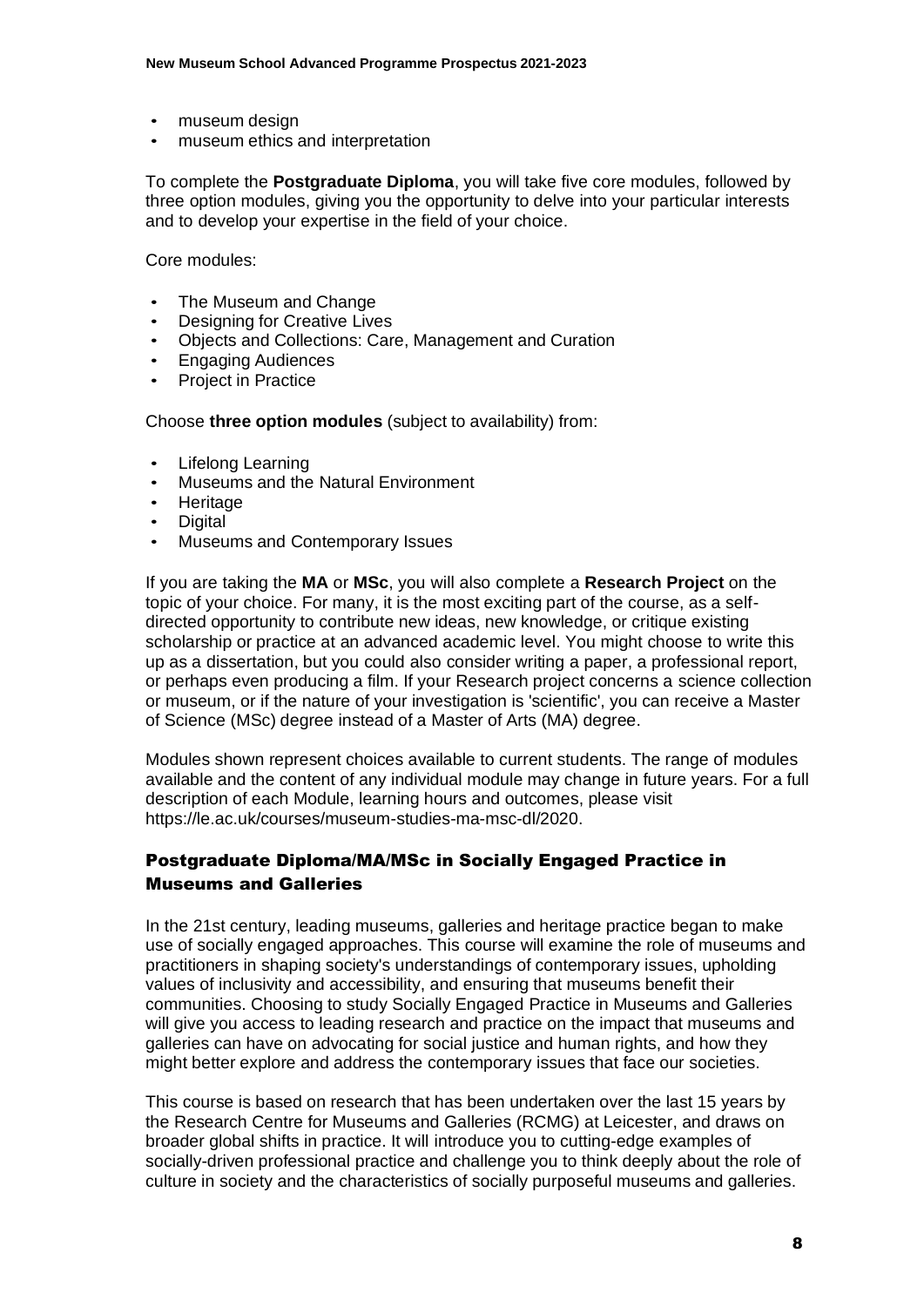Over the course, you will engage critically and creatively with areas such as:

- partnership working
- participatory practices
- learning and education
- design and experience<br>• visitor studies and audi
- visitor studies and audience research
- leadership at all levels of an organisation
- how socially engaged practice can be embedded into the work of museums and galleries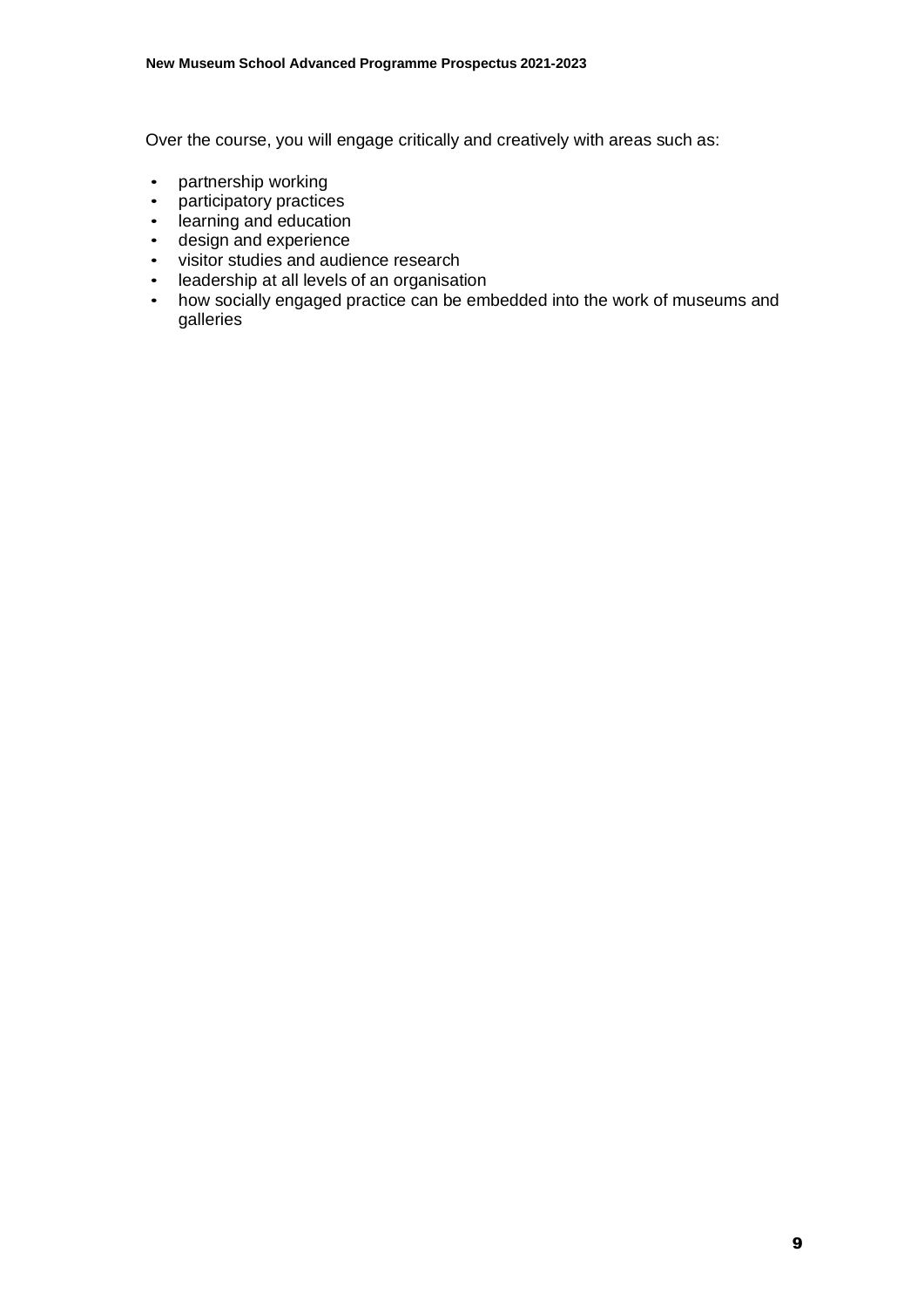

You will gain a deeper understanding of the historical, current and emerging debates, theories, issues, techniques and practice in order to effectively develop and advocate for socially engaged practice in museums, galleries, and similar organisations. The course offers a platform to explore and experiment with ways of maximising the impact that museums and galleries can have on the wellbeing of communities, on civil debates around controversial topics, and on the building of fairer and more equal societies.

To complete the **Postgraduate Diploma**, you will take five core modules, followed by three option modules, giving you the opportunity to delve into your particular interests and to develop your expertise in the field of your choice.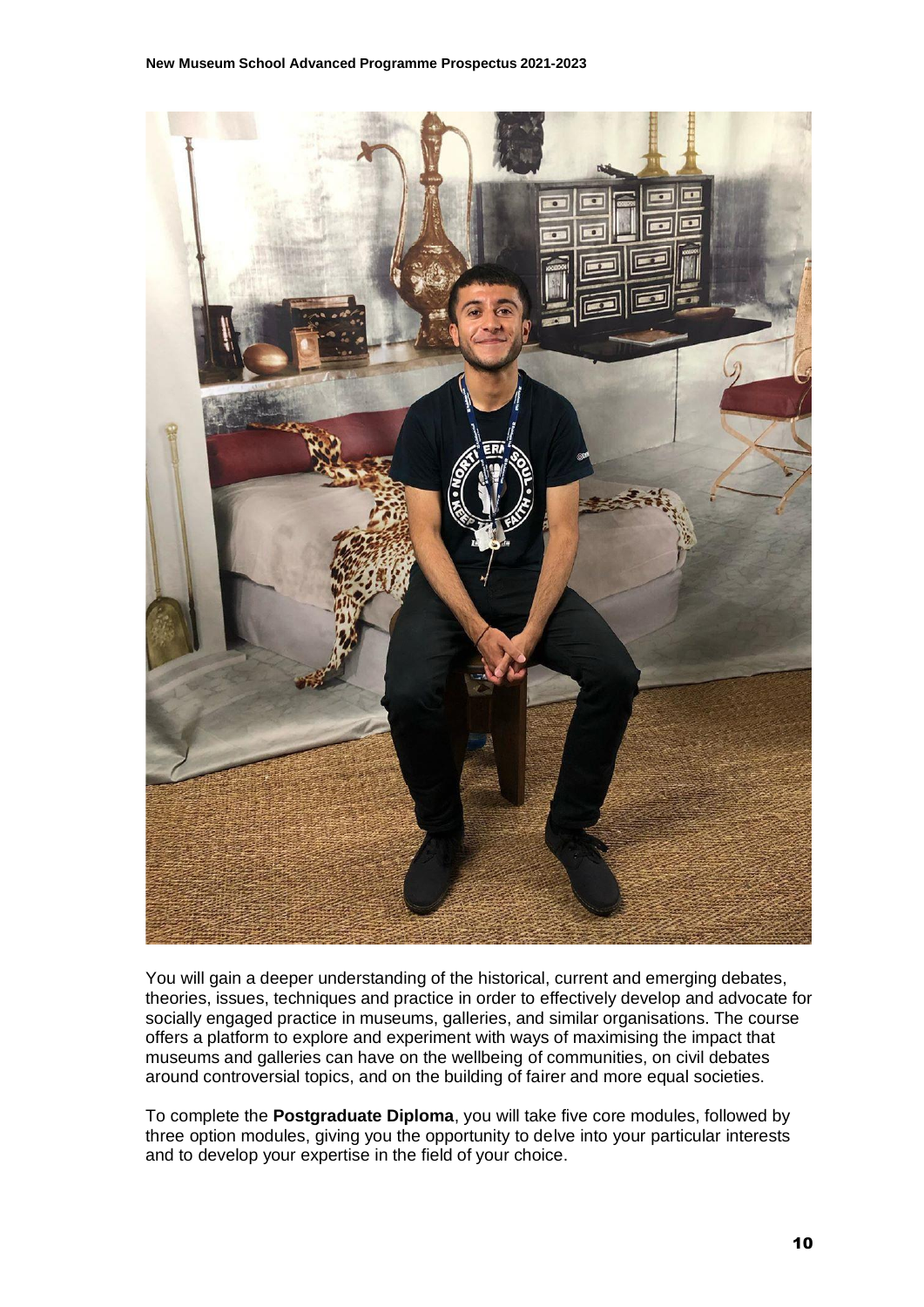## <span id="page-10-0"></span>Core modules

- Exploring Socially Engaged Practice in Museums and Galleries
- **Ethical Practice**
- Activist Practice
- Museums and Transformation
- Project in Practice

Choose **three option modules** (subject to availability) from:

- Objects and Collections: care, management, curation
- Lifelong Learning
- Museums and the Natural Environment
- Heritage
- **Digital**
- Cultural Management and Marketing

If you are taking the **MA** or **MSc**, you will also complete a **Research Project** on the topic of your choice. For many, it is the most exciting part of the course, as a selfdirected opportunity to contribute new ideas, new knowledge, or critique existing scholarship or practice at an advanced academic level. You might choose to write this up as a dissertation, but you could also consider writing a paper, a professional report, or perhaps even producing a film. If your Research project concerns a science collection or museum, or if the nature of your investigation is 'scientific', you can receive a Master of Science (MSc) degree instead of a Master of Arts (MA) degree.

Modules shown represent choices available to current students. The range of modules available and the content of any individual module may change in future years. For a full description of each Module, learning hours and outcomes, please visit [https://le.ac.uk/courses/socially-engaged-practice-in-museums-and-galleries-ma-msc](https://le.ac.uk/courses/socially-engaged-practice-in-museums-and-galleries-ma-msc-dl/2021)[dl/2021.](https://le.ac.uk/courses/socially-engaged-practice-in-museums-and-galleries-ma-msc-dl/2021)

#### <span id="page-10-1"></span>A step by step guide to your application

#### **Who can apply?**

In order to be eligible to apply you must:

- Be domiciled in the UK
- Meet at least one of the criteria set out below

You are eligible to apply for the New Museum School Advanced Programme if you meet any of the following criteria:

- You are from a Black and minority ethnic group. For the purposes of this scholarship opportunity, this is defined as Arab; Asian or Asian British; Black or Black British; Chinese; Gypsy or Traveller; Irish Traveller; Mixed White and Asian; Mixed White and Black African; Mixed White and Black Caribbean; Other Asian background; Other Black background; Other Ethnic background; Other Mixed background; and Other White background.
- You have a disability **as** defined in the Equality Act 2010
- You have been in care as a looked-after child for at least 13 weeks since the age of 14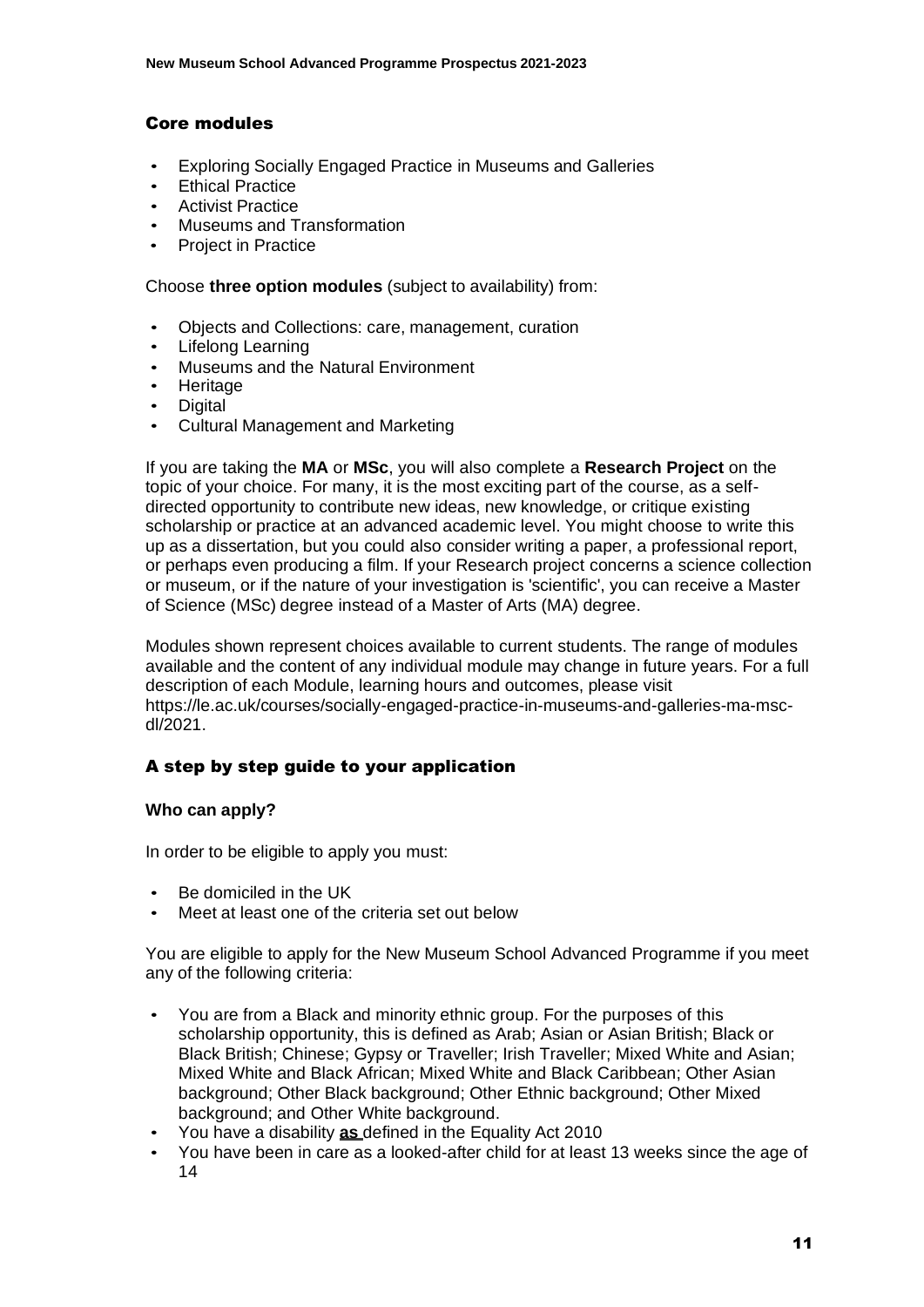- You are a carer for an ill or disabled family member.
- You come from one of the most deprived areas of the country as defined by the government's IMD (Indices of Multiple Deprivation) database. If your postcode IMD value is 16,250 or less, you meet this criteria. You can check your postcode using the **[IMD search tool](http://dclgapps.communities.gov.uk/imd/idmap.html)**. Please note this map only covers England and the postcode we will use is that of your home address in your last year of school or college, or your current home postcode if you have been independent from your parents/guardians for at least 3 years.
- You come from an area where it is unusual for people to go to university. This is defined by the government's classification called Polar 3. To meet this criteria your home address in the last year of school or college, or your current home address if you have been independent from your parents/guardians for at least 3 years, must fall into quintile 1 or 2. Check your address area using the **[Participation of Local](https://www.officeforstudents.org.uk/data-and-analysis/young-participation-by-area/) Area Tool.** Please note this information only covers the UK.
- You were in receipt of a Maintenance Grant as an undergraduate.

In recognition of the diverse employment needs of the culture sector, we recognise and credit a range of prior qualifications and experiences. Eligible applicants also need to be able to meet the following criteria:

- **Either** a first class or second class degree, which can be in any subject area.
- <span id="page-11-0"></span>• **Or** be able to demonstrate equivalent skills and aptitudes through the possession of a professional or vocational qualification and/or the accrual of relevant work experiences. Relevant experience can come from a wide spectrum of work or voluntary environments but clear evidence of this experience must be provided.

You should be able to demonstrate a commitment to, or strong interest in, museums, galleries, or other kinds of heritage or cultural organisation.

<span id="page-11-1"></span>If you do not have a degree, you will be asked complete an assessment, such as an essay, so as to demonstrate your readiness for postgraduate study. Clear guidance will be provided on assessment criteria. You may also be required to attend an interview.

## English Language Requirements

IELTS 6.5 or equivalent. If your first language is not English, you may need to provide evidence of your English [language](https://le.ac.uk/study/international-students/english-language-requirements) ability.

## How to apply?

The application process consists of 2 parts: 1. a process to identify nominees and 2. A formal application process.

**Applications for nomination are invited by 28th April 2022**. Please attach your CV and a 1000-word personal statement to [info@cultureand.org](mailto:info@cultureand.org) that tells us:

- Why you want to be part of the New Museum School Advanced Programme
- Which course of study you are interested in Museum Studies or Socially Engaged Practice in Museums and Galleries
- How taking this course will support your personal and/or professional development plans
- How your previous academic and/ or professional experience has given you the skills needed to study at postgraduate level.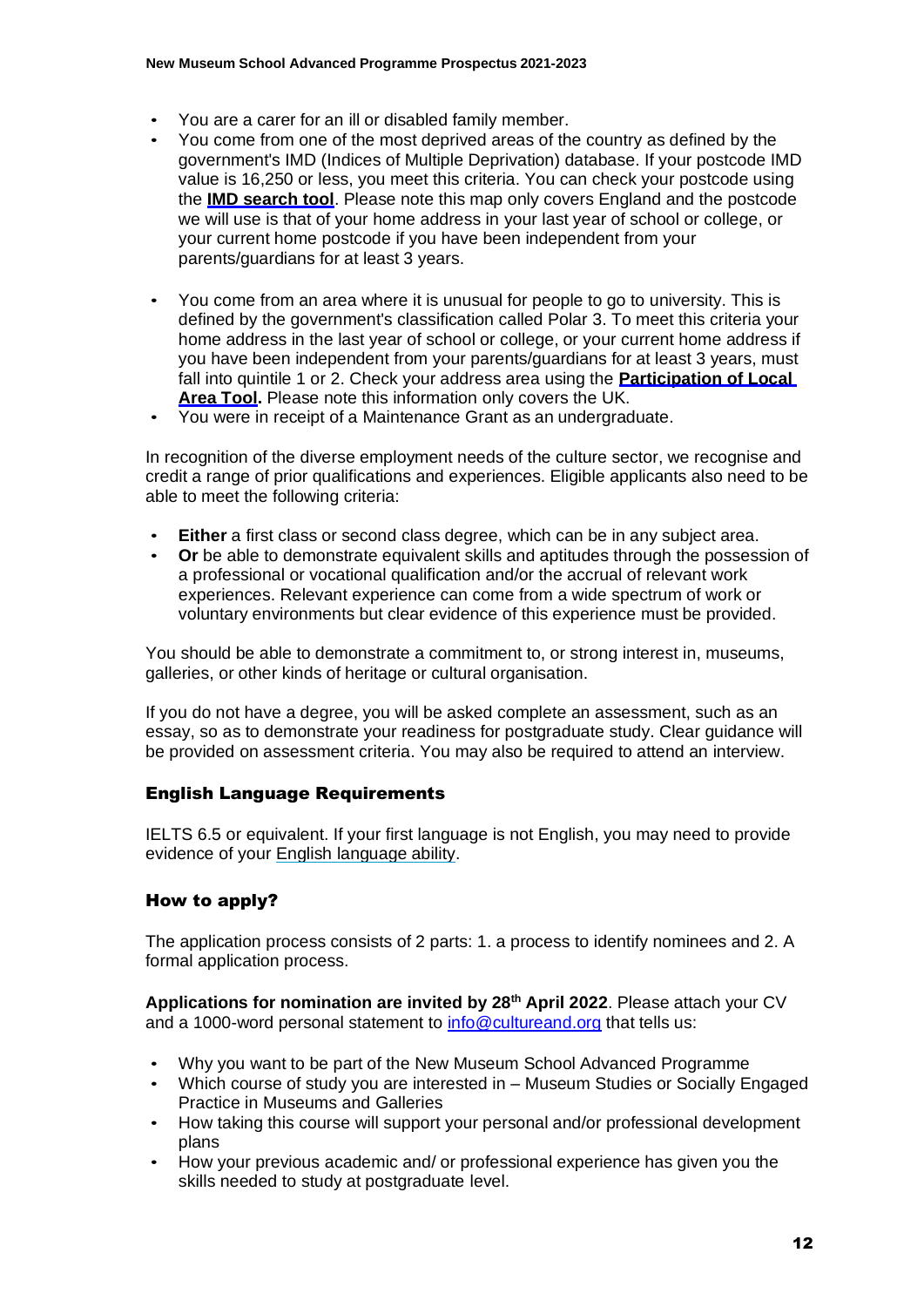

Following this, 15 applicants will be nominated by Culture& for study at Leicester at which point the **nominees will be asked to complete a formal application which will include**:

- Your 1000-word personal statement
- Two references (at least one of your referees must be able to comment on your academic abilities – e.g. a tutor from a previous course)
- Copies of your degree/qualification certificates
- Copies of your degree/qualification transcripts showing modules taken and marks received
- Evidence that you meet our English language entry requirements (if English isn't your first language)

Successful applicants will be notified within 4 weeks of the formal application deadline.